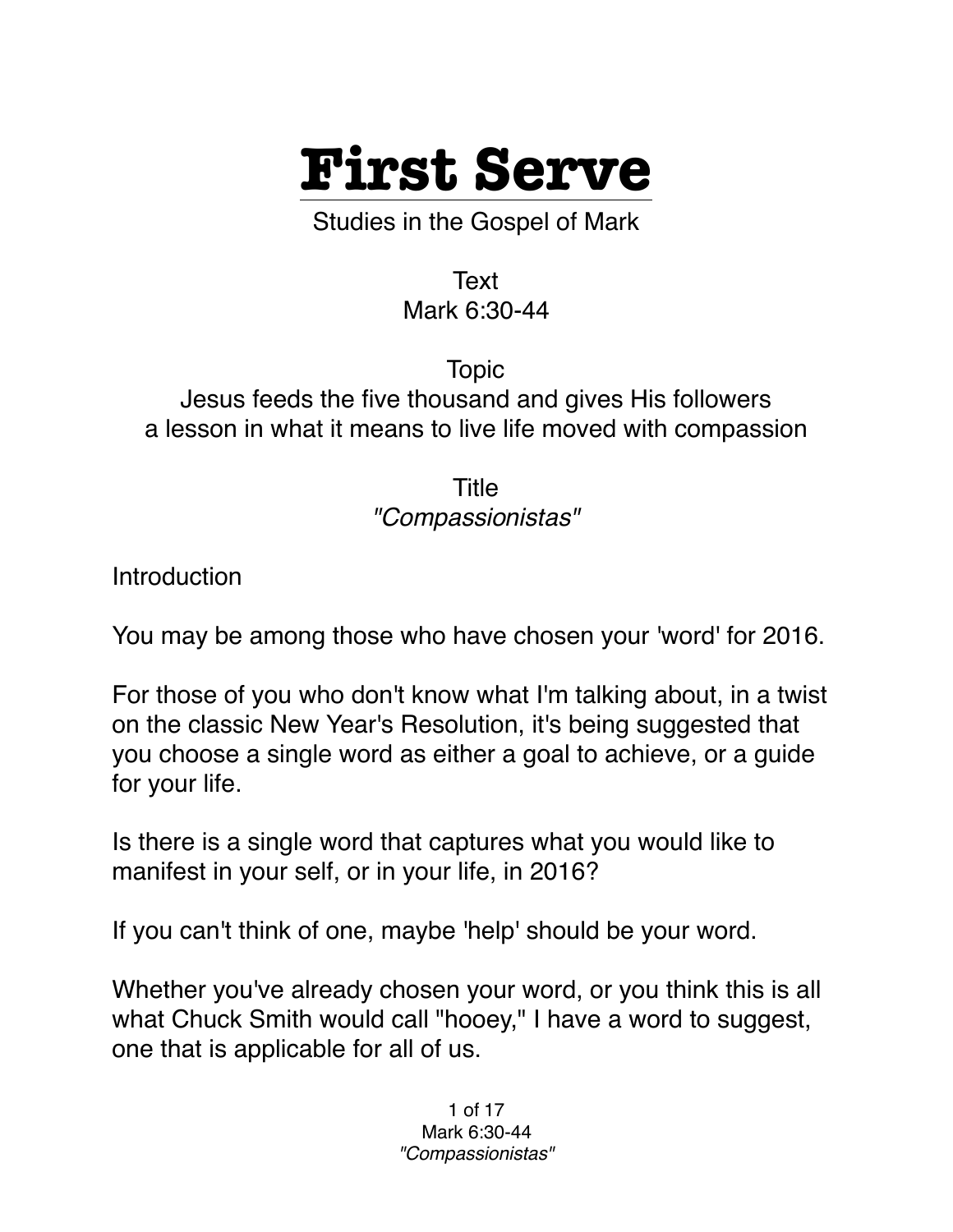## It is *compassion*.

## It is a great word for a Christian because it was so characteristic of Jesus. Charles Spurgeon said this:

"He was moved with compassion" is said of Jesus several times in the New Testament. The original word is a very remarkable one. It is not found in classic Greek. It is not found in the Septuagint. The fact is, it was a word coined by the evangelists themselves. They did not find one in the whole Greek language that suited their purpose, and therefore they had to make one. It is expressive of the deepest emotion; a striving of the bowels - a yearning of the innermost nature with pity. I suppose that when our Savior looked upon certain sights, those who watched Him closely perceived that his internal agitation was very great, His emotions were very deep, and then His face betrayed it, His eyes gushed like founts with tears, and you saw that His big heart was ready to burst with pity for the sorrow upon which His eyes were gazing. He was moved with compassion. His whole nature was agitated with commiseration for the sufferers before him.

Now, although this word is not used many times even by the evangelists, yet it may be taken as a clue to the Savior's whole life. **If you would sum up the whole character of Jesus in reference to ourselves, it might be gathered into this one sentence, "He was moved with compassion."** 

Here is another way to stress this word. In the game, *Password*, you give your partner a one-word clue to the word you're trying to guess. If you were playing Bible Password, the clue "compassion" should elicit the word "Jesus" on the very first try.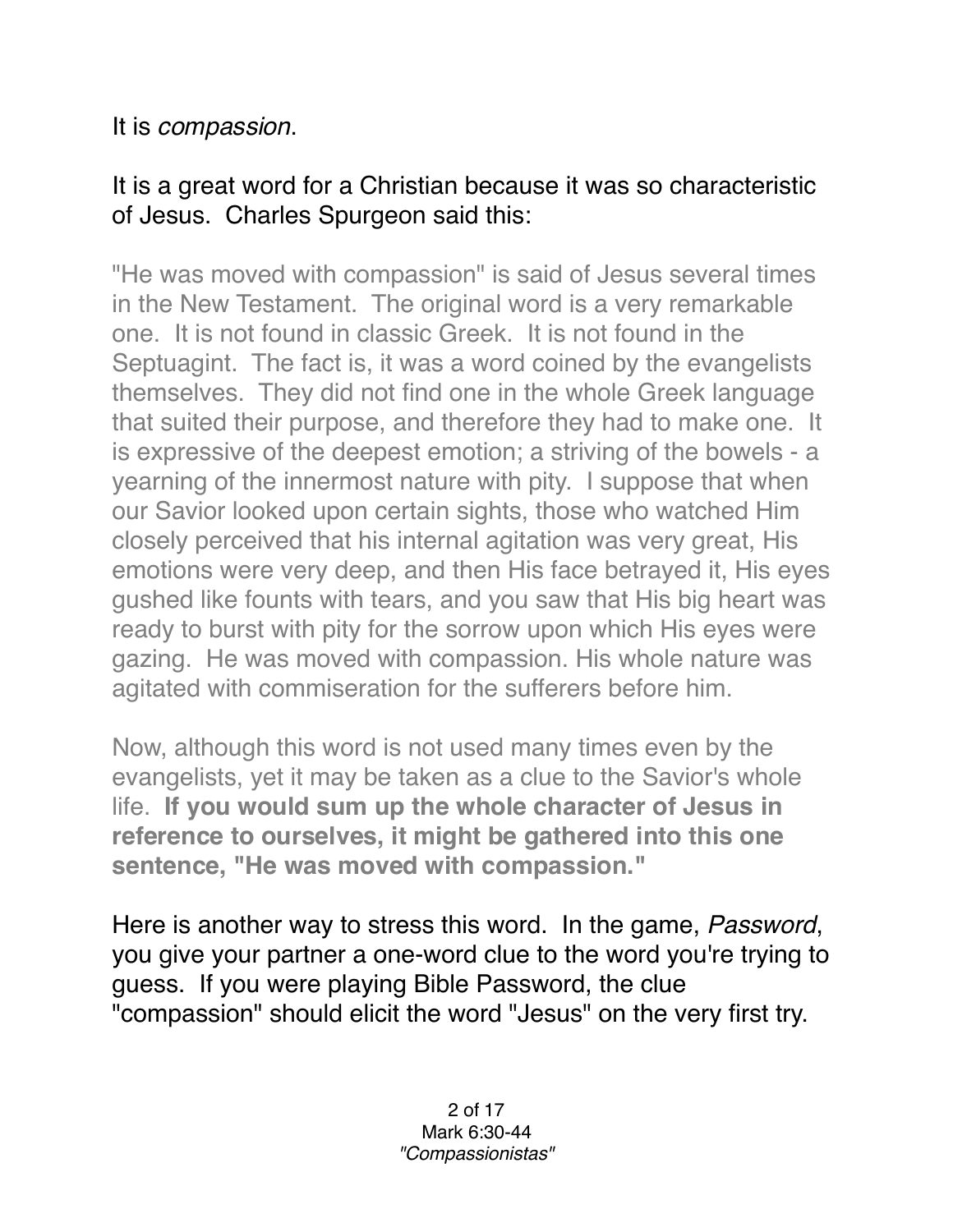Since "Christian" means "Christ-like," then compassion should characterize us too.

I'll organize my thoughts around two points: #1 When You Look At Jesus, You See Compassion, and #2 When People Look At You, They Should See Compassion.

#1 When You Look At Jesus You See Compassion (v30-34)

I initially thought the Spurgeon quote had gone too far. There must be other words that better characterize Jesus.

But as I thought about it, I had to agree that compassion, if not the best word, is in the top three.

Jesus Christ has pitied mankind, and had compassion on us, from eternity past. He was moved with compassion to come as a man, to resolve the issue of our sin by dying on the Cross.

In that sense, compassion includes, and is the motivation for, **all** of His work on our behalf. It is a main heading under which we could put His incarnation, His perfect life, His substitutionary atonement, His resurrection, His ascension into Heaven, His Second Coming, and every other good word and work of His on our behalf.

Saving us was not some mechanical, theological assignment for Jesus. It was motivated by, and sustained by, His compassion.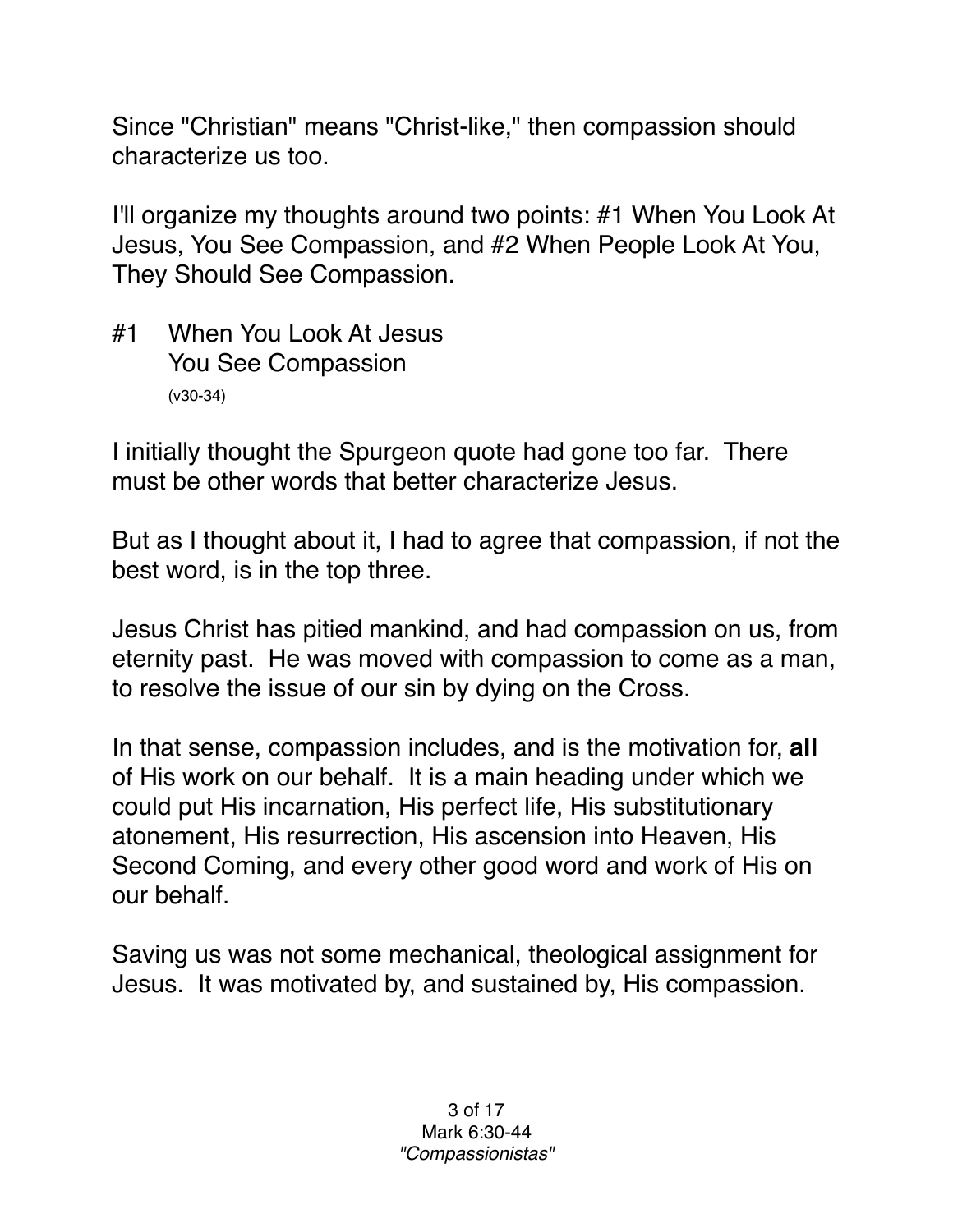We pick up the story as the twelve disciples of Jesus return from having been sent out two-by-two preaching the Gospel, healing the sick, and delivering folks from demons.

Mar 6:30 Then the apostles gathered to Jesus and told Him all things, both what they had done and what they had taught.

We would call this a debriefing. We need to be more prone to, and more open to, analysis of our walk with the Lord, and of the ministry. What worked; what didn't work. Where did we follow the leading of the Holy Spirit, and where did our flesh get in the way. What was the fruit.

We need to be less sensitive to critiquing and more serious about our commission.

I'm not talking about criticism, but critiquing. Evaluating, with the Bible open, and hearts filled with the Holy Spirit.

This is the first use by Mark of the word "apostles." We sometimes say that there were apostles with a capital 'A,' and apostles with a lower-case 'a.'

The first century, capital 'A,' Apostle met the requirements set out by Peter in the Book of Acts when he said they must be, "men who have accompanied us all the time that the Lord Jesus went in and out among us, beginning from the baptism of John to that day when He was taken up from us..." (1:21-22). Obviously, there are no men that meet that requirement outside of the early church period.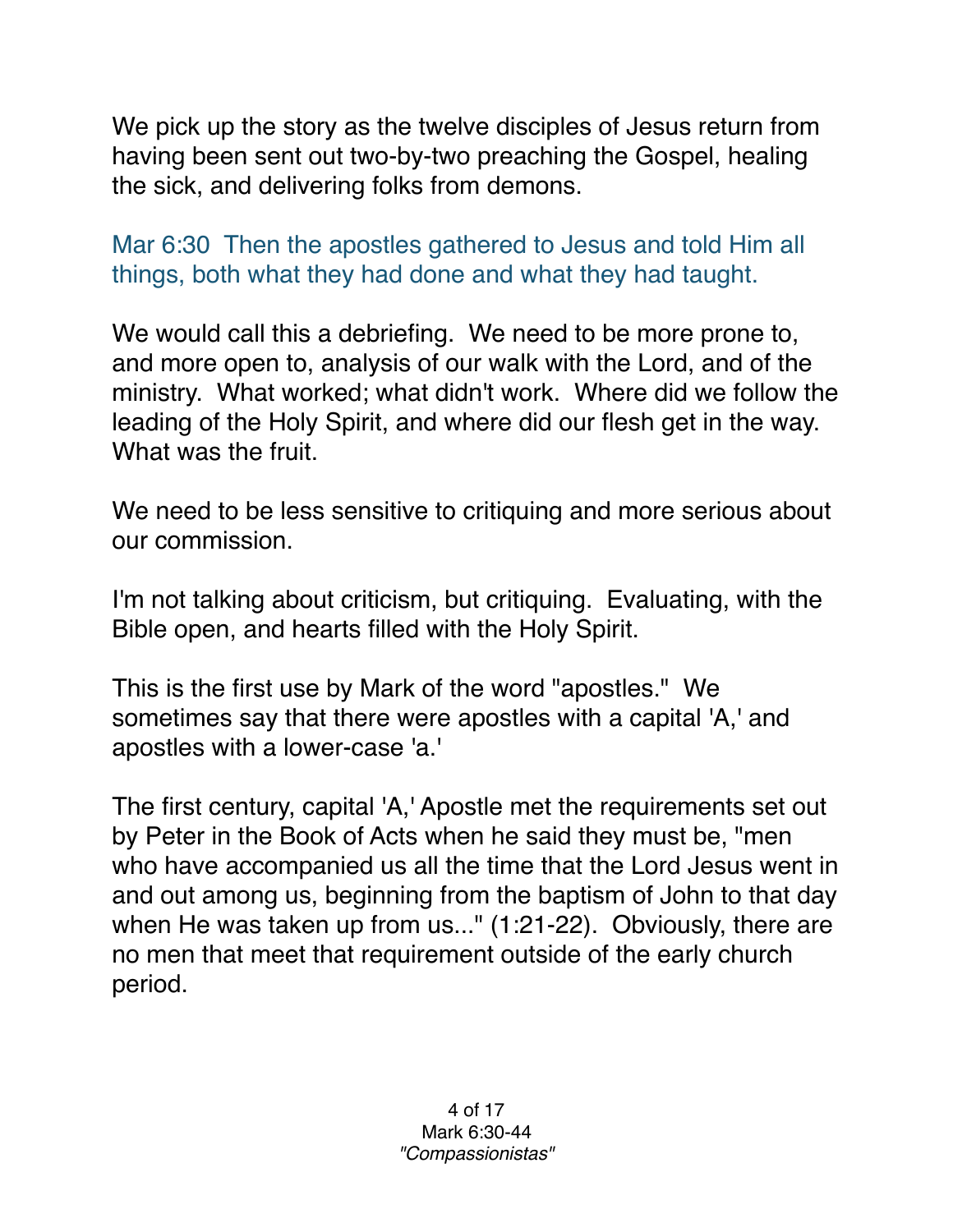Apostle with a lower-case 'a' means a *messenger* or an *ambassador*. We are all apostles, in that sense, but to avoid confusion, we should not use that as a title.

Mar 6:31 And He said to them, "Come aside by yourselves to a deserted place and rest a while." For there were many coming and going, and they did not even have time to eat.

I can't blame the people for not leaving them alone. I mean, if there was any chance for a miraculous healing or deliverance, they had to go for it.

Jesus invited them to an apostle's retreat. Imagine the flier: "Come to rest and eat, with your very special guest speaker, Jesus Christ, the Son of God."

Sign me up! Except it would turn out to be a working retreat.

I know we need rest, but, as the saying goes, there will be plenty of time for resting when you're dead. Now is a time to work, and not get weary in your well-doing.

Let me be clear. I'm not against R&R, but it can't always be counted on. Ministry happens on God's time table, not ours.

Mar 6:32 So they departed to a deserted place in the boat by themselves.

This was the first recorded Christian Ministry Cruise. You see those advertised all the time - cruises with your favorite Bible teachers.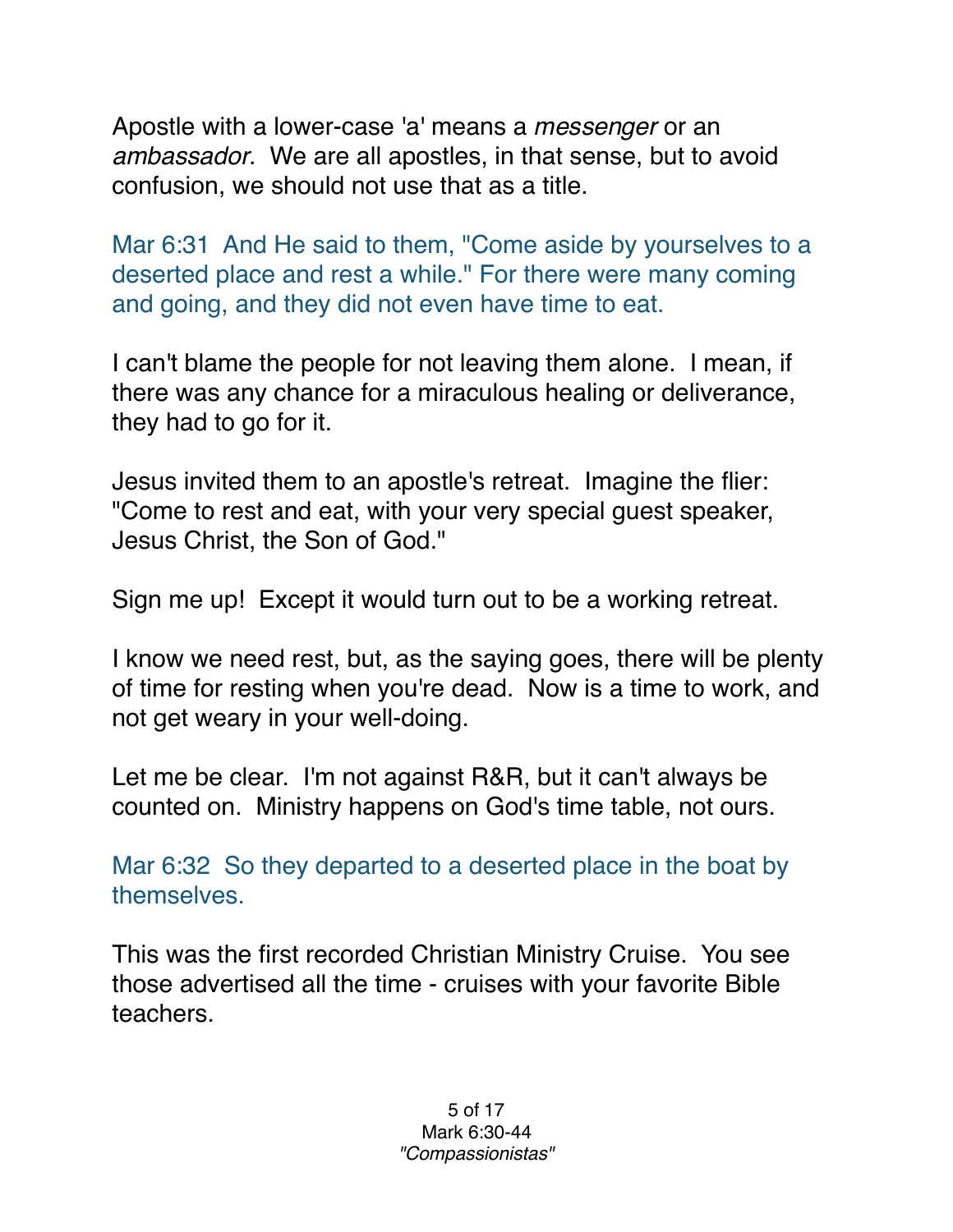Only this one that the apostles were on was in a smelly fishing boat, with no accommodations. And they weren't headed to the Mexican Riviera, but to "a deserted place."

Mar 6:33 But the multitudes saw them departing, and many knew Him and ran there on foot from all the cities. They arrived before them and came together to Him.

Usually the shortest route is a straight line, but, in this case, the people were able to run along the shoreline, keeping the Good Ship Jesus in their sight, and thus beat Him to His landing.

Think about this crowd for a moment. The people who were coming to Jesus, at least the majority of them, were ill, infirm, afflicted. Many must have been advanced in age.

Jesus and His guys could see them from their boat. That was the view from their stateroom, as it were, on this cruise.

It was a pathetic sight. Lame men and women doing their best to run to Jesus, probably tripping over one another, pushing each other, and falling. People carrying their friends and family, doing their best to run to Jesus.

Some of you, for reasons that escape me, watch the PBS hit series, *Downton Abbey*. One of its main characters, John Bates, walks with a limp. Comedian Jimmy Fallon parodies *Downton Abbey*, and in his version, Bates has an incredibly heavy iron prosthetic. It takes him forever to drag himself across a room.

It's hilarious as a parody, but not in real life. Seeing a multitude of people dragging themselves, or being carried along, or limping, to see Jesus ought to evoke a response that is far from humor.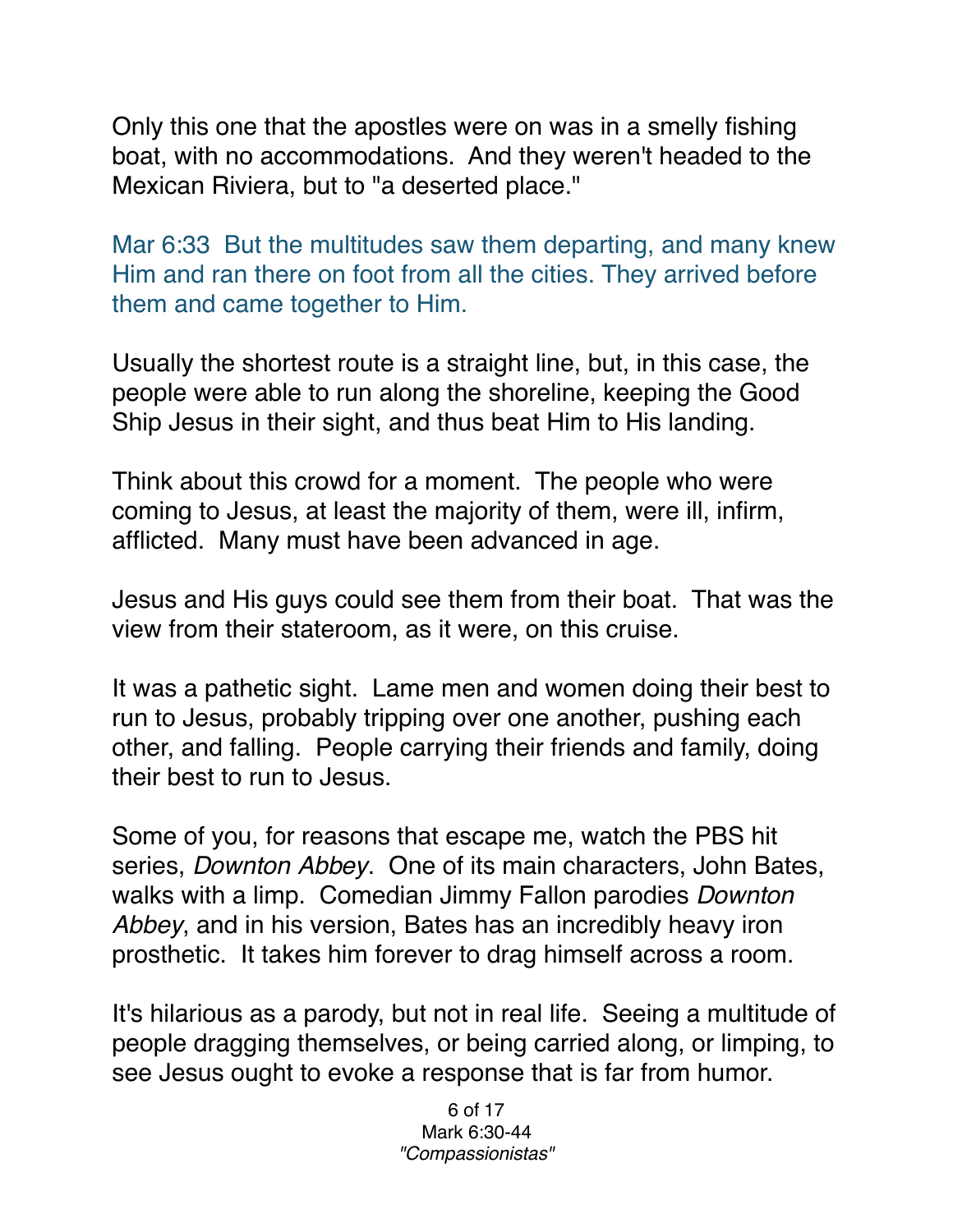There's really only one proper spiritual response, and here it comes.

Mar 6:34 And Jesus, when He came out, saw a great multitude and was moved with compassion for them, because they were like sheep not having a shepherd. So He began to teach them many things.

Mark's perspective is that Jesus is the One true Shepherd of mankind, and we are all like sheep who have gone astray. Most commentators say that Peter provided Mark with the source material for his Gospel. You can see that here, because Peter once said of Jesus, "for you were like sheep going astray, but now you have returned to the Shepherd and Overseer of your souls" (First Peter 2:25).

Mark emphasized that Jesus "began to teach them many things." The greatest need the multitude had was the message Jesus went about proclaiming - repentance from sin, and faith in Him.

**The greatest need a person has is always spiritual.** Keep that central as you determine if, when, and how to meet physical needs.

All of us have, from time-to-time, been especially moved by some awareness of the tragedy of the human condition. Maybe you're watching TV, and suddenly one of those ads airs, that show the terrible plight of third-world children. You're moved by it, deeply affected, and, maybe, you even act upon that compassion by sending support.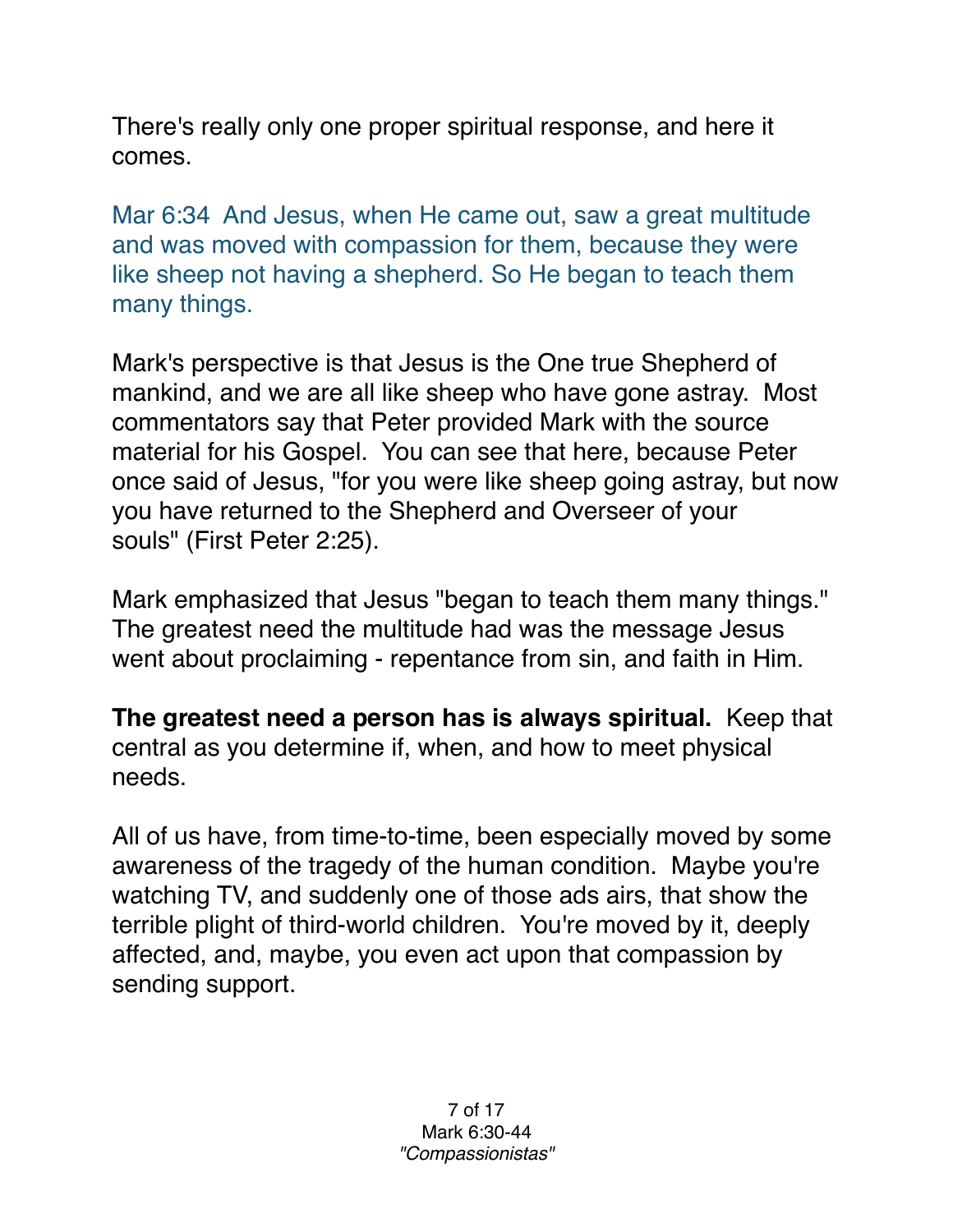Jesus was moved like that, only in a much deeper way, **all the time, from the beginning of time.** With His insight into the human race, and His hindsight and foresight, He saw the greatest need in each heart, and wanted to meet that need.

BTW - He sees your need *right now.* He's not done being moved with compassion for **you**.

#2 When People Look At You, They Should See Compassion (v35-44)

Jesus was taking His guys on a retreat for a little well-deserved, and much needed, R&R. Compassion dictated a change of plans.

Meditate on that statement: **Compassion dictates a change of plans.** It could be a change of plans for a day or for a season.

It could dictate a change of plans for your entire life and it's work.

The apostles needed to learn more about compassion. They had some - but not the Jesus kind. So the Lord schooled them on it.

Mar 6:35 When the day was now far spent, His disciples came to Him and said, "This is a deserted place, and already the hour is late.

Mar 6:36 Send them away, that they may go into the surrounding country and villages and buy themselves bread; for they have nothing to eat."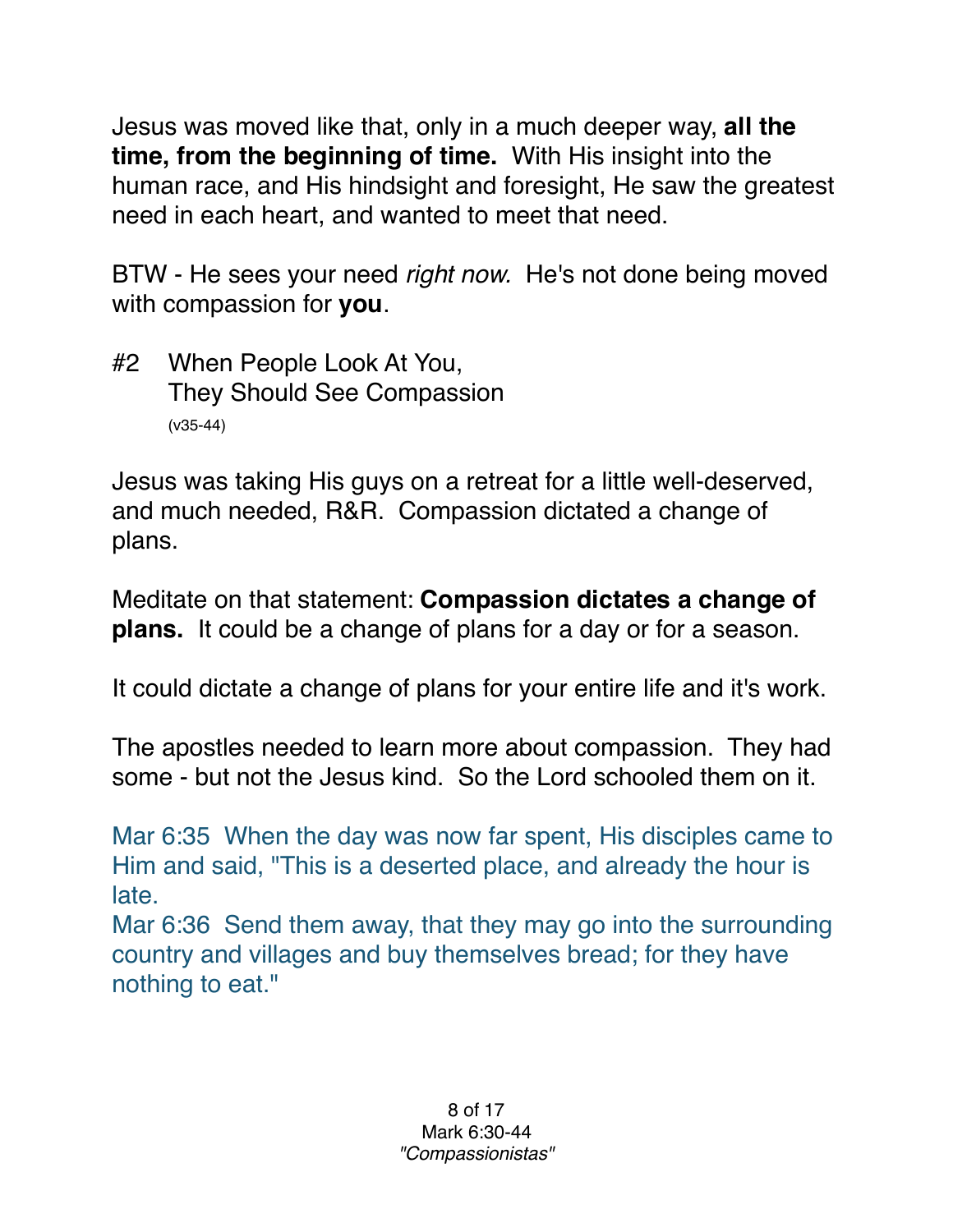We are so used to criticizing the apostles that we overlook their efforts. Give the guys some credit. They were, in fact, thinking about the needs of the multitude. The people needed to eat and, recognizing their need, they suggested a dinner break.

Unless you are some kind of high-functioning sociopath, you have compassion. It's part of what it means to be human. It's just that your compassion needs Jesus to perfect it.

Mar 6:37 But He answered and said to them, "**You** give them something to eat." And they said to Him, "Shall we go and buy two hundred denarii worth of bread and give them something to eat?"

Jesus suggested a much different scenario for showing compassion. The first principle of compassion immediately emerged. It is captured by one word - the first word Jesus spoke to them. "You."

Compassion is all about **you** getting involved, personally. Now, that can mean a lot of things. Take the example I used before of the needy third-world kids. You can get involved by supporting one or more of them; or by adopting a third-world child; or by going to serve them on the mission field.

Or you might be moved, but nevertheless do nothing because you are led by the Holy Spirit to be showing compassion in other ways, to other people.

There is a lot of suffering in the human race, and we can't all do everything, or the same thing. Being a Christian isn't like having a well-rounded spiritual portfolio that must include certain things, like a third-world kid. Let God direct your compassion.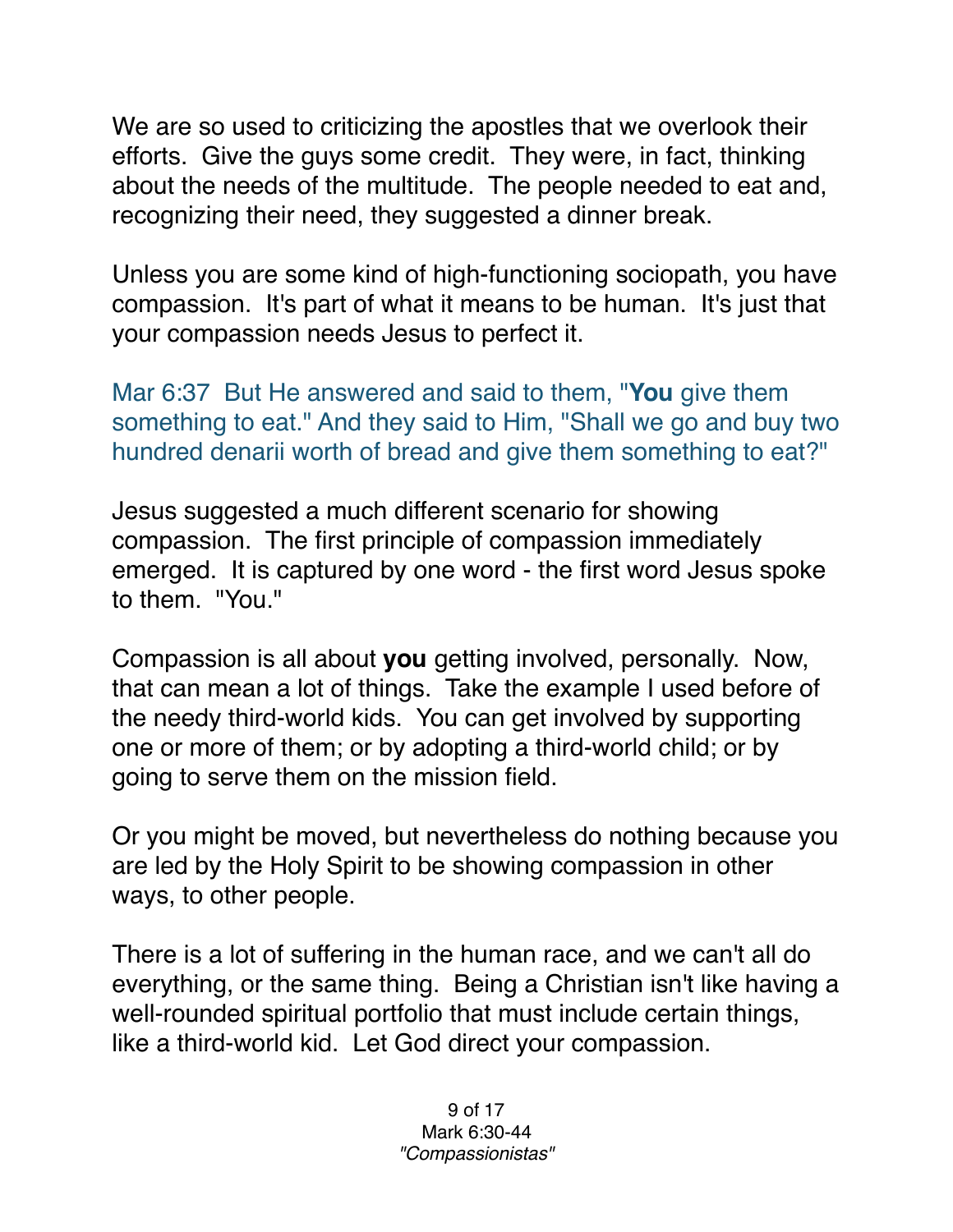Having said that, there still needs to be "You" involved showing compassion to someone, somehow, somewhere.

Mar 6:38 But He said to them, "How many loaves do you have? Go and see." And when they found out they said, "Five, and two fish."

The second principle Jesus taught them is that God expects you to start meeting the needs you see by marshaling whatever resources you have.

This is important, because one of the things that kills compassion is the argument that the needs are so overwhelming we might as well do nothing. Just the opposite is true: The needs are so overwhelming, we need to do something.

Think of Jesus, and His coming to save us, motivated by His compassion. I hate to refer to it, because it is so unbiblical, but there's a great lyric in *Jesus Christ Superstar* that says,

*Every time I look at you I don't understand Why you let the things you did Get so out of hand You'd have managed better If you'd had it planned Now why'd you choose such a backward time And such a strange land? If you'd come today You could have reached the whole nation Israel in 4BC had no mass communication*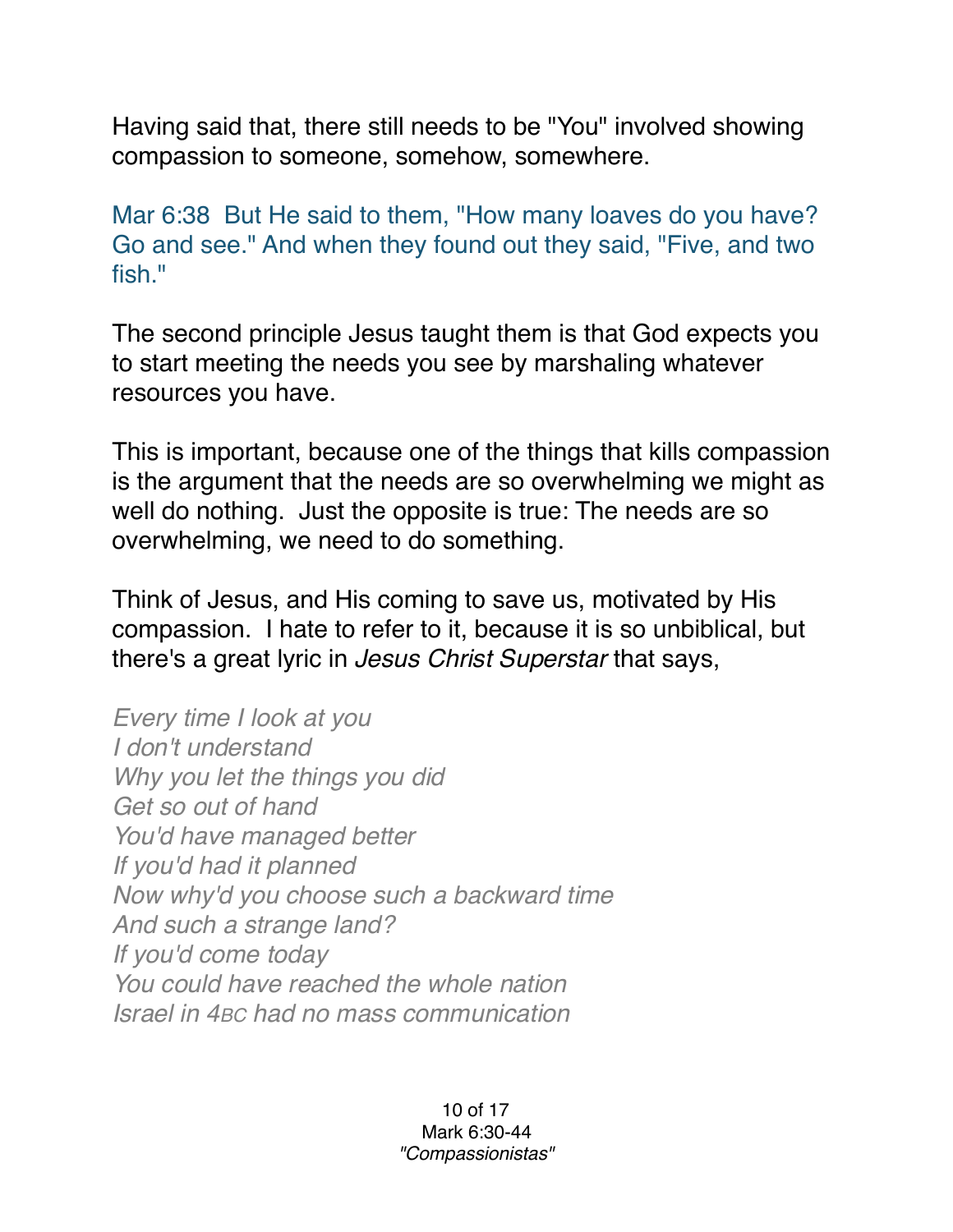Think of the massively overwhelming needs of billions of human beings born dead in trespasses and sins from the time of Adam forward. Moved with compassion, Jesus came, but in the first century. He talked, for example, with a woman at a well. On paper, it would seem not even a drop in the bucket.

Jesus did what He could, for a short three-and-one-half years, and God multiplied it exponentially to the salvation of perhaps billions through the centuries.

What do you have? It's yours, by the way. Most of the time, when discussing material things, we say that everything you have comes from, and therefore belongs to, the Lord.

However, the apostle Peter, when talking to Ananias and Sapphira about their donation to the Jerusalem church, said,

Act 5:4 While it remained, was it not your own? And after it was sold, was it not in your own control?

It gives us a different take on our possessions. They are ours, to distribute as liberally, or as frugally, as we choose.

Make sure you are distributing the portion God puts on your heart, and don't fall into the trap of thinking your portion is insignificant.

Mar 6:39 Then He commanded them to make them all sit down in groups on the green grass. Mar 6:40 So they sat down in ranks, in hundreds and in fifties.

It seems as though they sat in semi-circles, on the grass, starting in rows of fifty, then expanding to rows of one hundred. Think amphitheater, only without benches.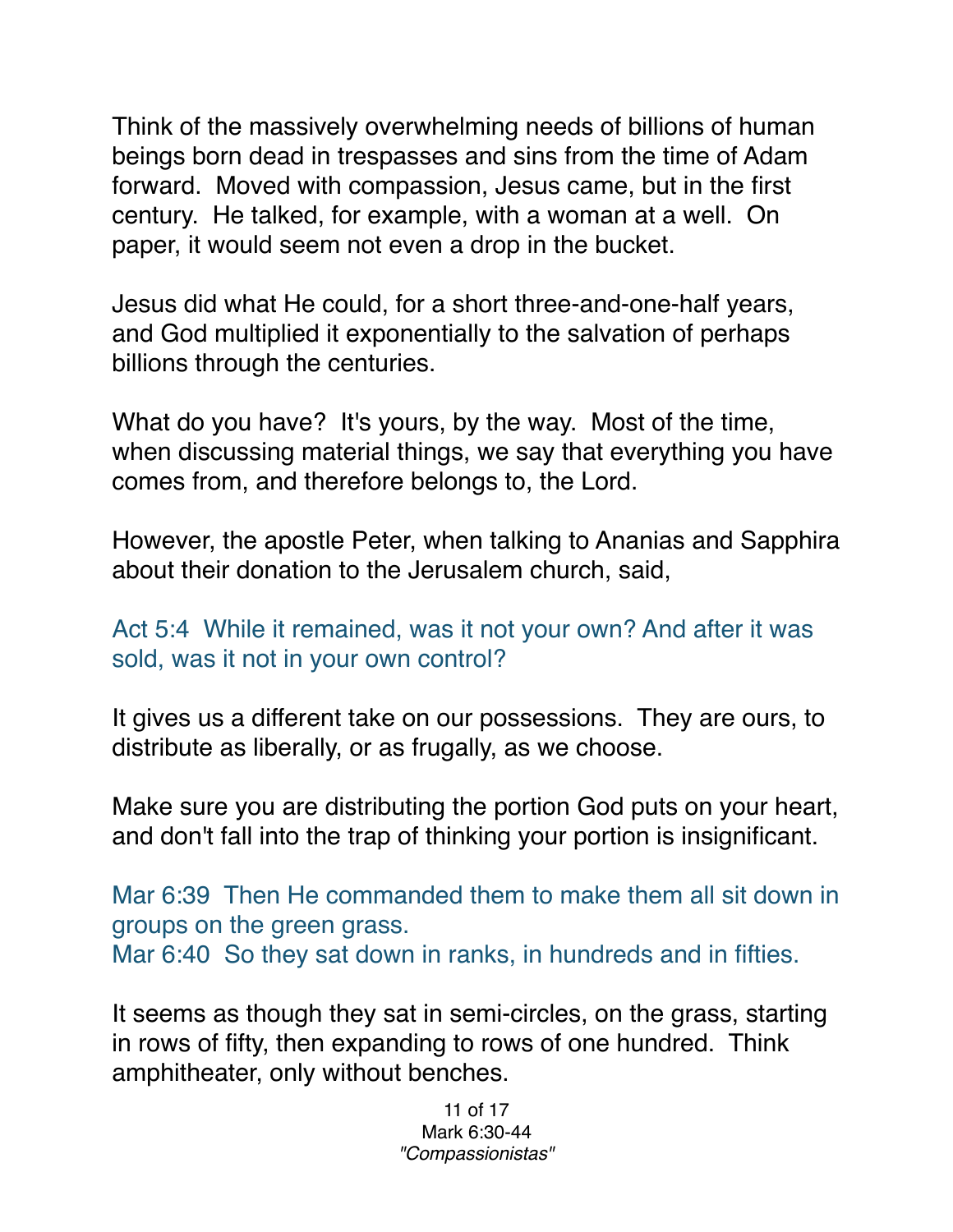I guess the first thing I'd say about this is that Jesus fully expected God's power to be on display, and He readied for it.

Expectation and readiness go hand-in-hand. If you expect God to work, you will be ready, and if you're ready, God can work.

An example of this is how we have restructured our end-ofservice on Sunday morning. We expect God to speak to us, therefore we leave time, at the end, to reflect on what He has said, or is saying.

We have men up front, ready to pray, expecting that God is going to prompt folks.

Life can become spiritually mundane - at home, at work, at school, even in church - to the point you lose a sense of expectation and, therefore, are no longer ready by preparing for God to do something.

Ask the Lord - today - what He wants you to do to be ready for Him to act.

Mar 6:41 And when He had taken the five loaves and the two fish, He looked up to heaven, blessed and broke the loaves, and gave them to His disciples to set before them; and the two fish He divided among them all.

Jesus thanked His Father, then He kept breaking the loaves, and distributing the fish. It just kept coming.

It was a miracle, but that doesn't mean we need a miracle to see God do things like that by His power today. A good example would be Operation Christmas Child.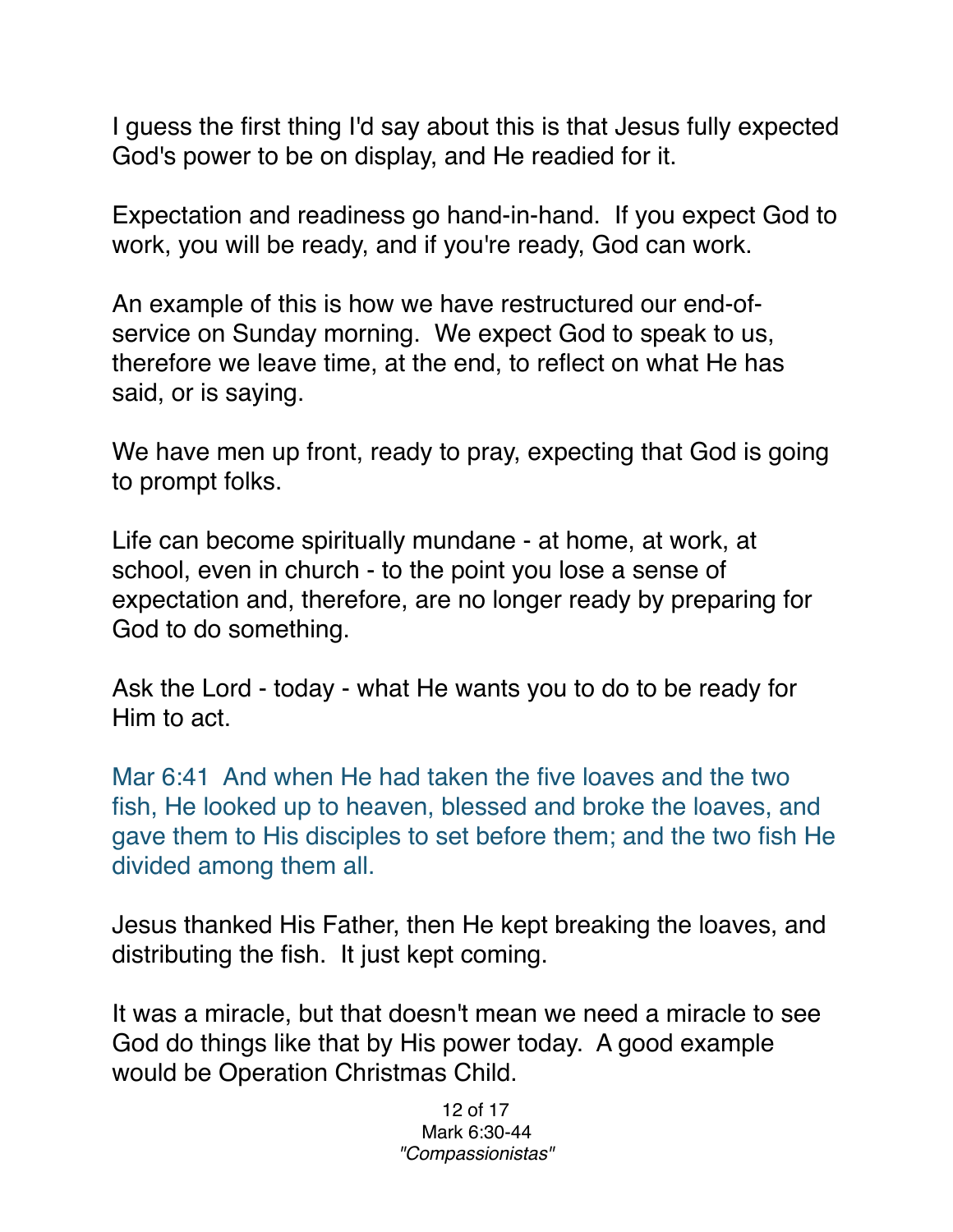You know, the ministry of Samaritan's Purse, where you fill a shoebox and send it, with the Gospel, to a third-world child.

Do you know how it started? Dave Cooke, a father of four from Wrexham, North Wales, saw the horror of abandoned children in Romanian orphanages on TV news, and was moved with compassion. He asked friends to help fill a truck with toys and drive it to Romania.

Overwhelming response from local people raised \$85,000. On December 12, 1990, a convoy of vehicles, including trucks donated by local companies, left for Romania with seventeen local volunteers. Among the aid on the convoy were the first giftfilled shoeboxes. On their return the volunteers vowed to continue the work.

Fast forward: Since then, Operation Christmas Child, has collected and delivered more than 124 million gift-filled shoeboxes to children in more than 150 countries and territories.

More than 500,000 volunteers worldwide, with more than 100,000 of those in the United States, are involved in collecting, shipping, and distributing shoebox gifts.

More than 4.7 million children have participated in The Greatest Journey, Operation Christmas Child's follow-up program that is offered to many children who receive shoebox gifts. The Greatest Journey is implemented through a global church network to help children learn how to know and follow Jesus.

Is that a miracle? No; it's the power of God operating through people of God who are moved with compassion.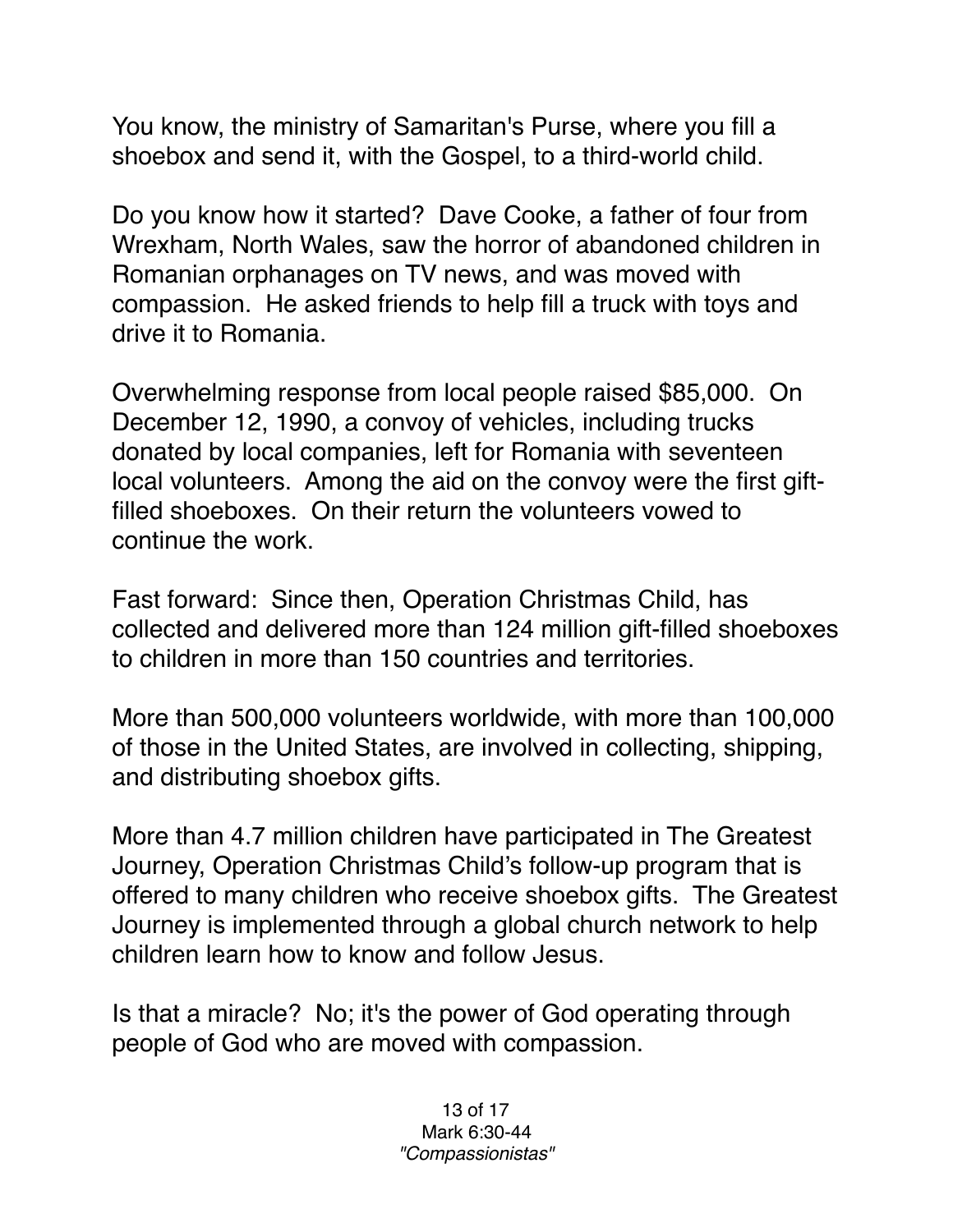Skip ahead to verse forty-four.

Mar 6:44 Now those who had eaten the loaves were about five thousand men.

Five thousand of them were men - meaning there were women and children who were not counted. This multitude was minimum five thousand people, and maybe double or even quadruple that.

For the sake of easy math, let's put the number at twelve thousand - one thousand for each of the twelve apostles of Jesus to personally serve.

Some of you have waited tables. How long, and how hard, to wait on a thousand people during the dinner rush?

Compassion is hands-on. You need to get personally involved. It's not just about the money, or the support. It's why, when someone comes with an idea, we immediately think that God might want them to implement it.

I wonder if the crowds furthest back thought the food would runout before it got to them. That happens today, does it not, at soup kitchens and rescue missions.

Does that mean God isn't able to provide? It can mean a lot of things, but never that God somehow lacks sufficiency, or can't help. There's usually a lesson for us when there seems to be a lack, and we should seek the Lord to reveal it.

Sometimes the lesson is to learn to be content in want, to learn how to be abased. Those are also mercies from God, even if they are severe mercies.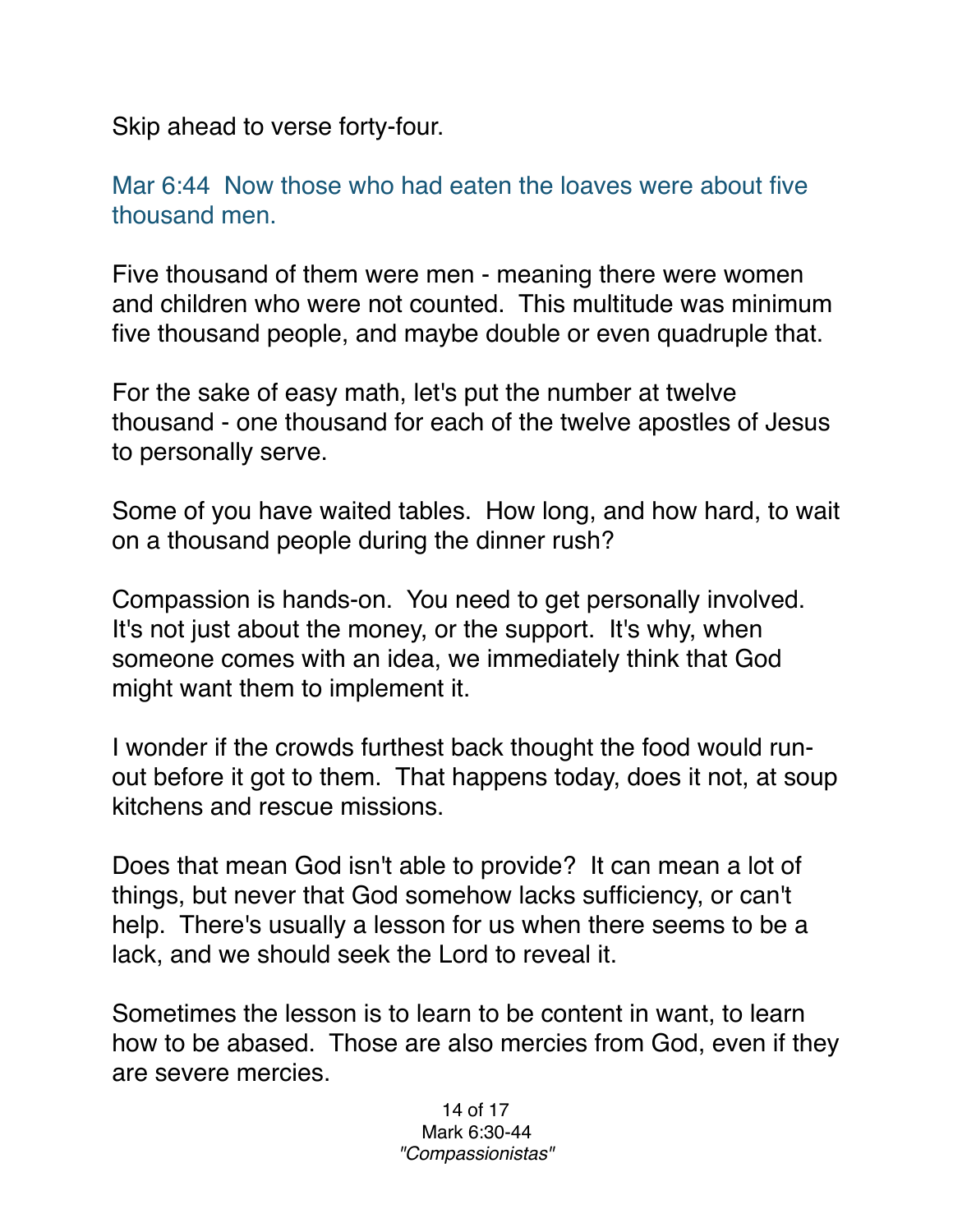We like to say, "Where God guides, God provides." The lack of provision can be a tell that God is not in it - and that we should be seeking Him for what we *should* be pursuing.

Back to verse forty-two.

Mar 6:42 So they all ate and were filled.

They were glutted; they couldn't eat any more. It reminds us God desires to be generous, and that He is somewhat extravagant in His gifts.

Would you describe your compassion as generous and extravagant? If not, why not? Your salvation is both generous and extravagant. Any ministry that flows from it should be, too.

Mar 6:43 And they took up twelve baskets full of fragments and of the fish.

The "baskets" were packs carried by each apostle to hold provisions. Think backpack or man-purse.

This episode started with the fact that they were so pressed upon by the people that they had no time even to eat. They retreated for a meal, but the people followed them, and pressed upon them all the more.

Then Jesus fed five- to twenty-thousand people without the apostles getting so much as a mouthful.

It is the consummate principle, the pinnacle, of Jesus' lesson on compassion: **You are here to** *serve***, not** *be served***.**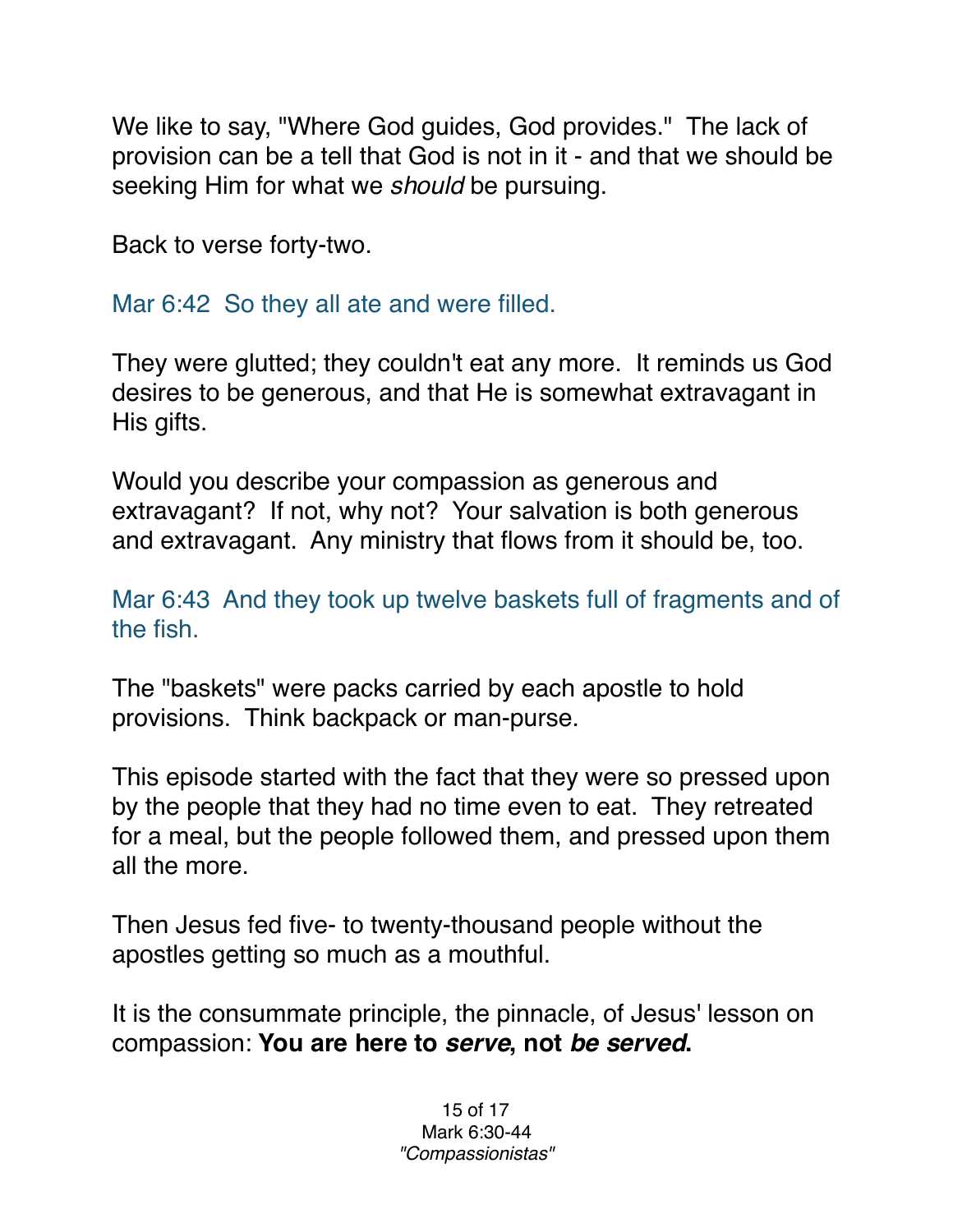That's what Jesus did - serve, not be served, and gave His life as a ransom for you.

God met their needs by giving each of them a basket of left-overs.

Are you OK with that? Serving others first, and settling for what is left over?

I think you are, because that is what it means to be a Christian. We just need to be reminded of it from time to time, because, unlike Jesus, our compassion can falter and fail.

In Lamentations 3:22-23, we are told, "the LORD'S lovingkindnesses indeed never cease, for His compassions never fail. They are new every morning; Great is [His] faithfulness."

The apostles had compassion - they just needed Jesus to guide and empower it.

**You** have compassion. Ask Jesus to guide and empower it.

One final, but important, commentary. We said that when Jesus was moved with compassion, He preached the Gospel to the multitude.

**The most compassionate thing you can do is share the love of Jesus Christ with sinners.**

You can do more, by meeting physical and material needs.

But nothing is more compassionate than a concern for the eternal souls of those you live with and among.